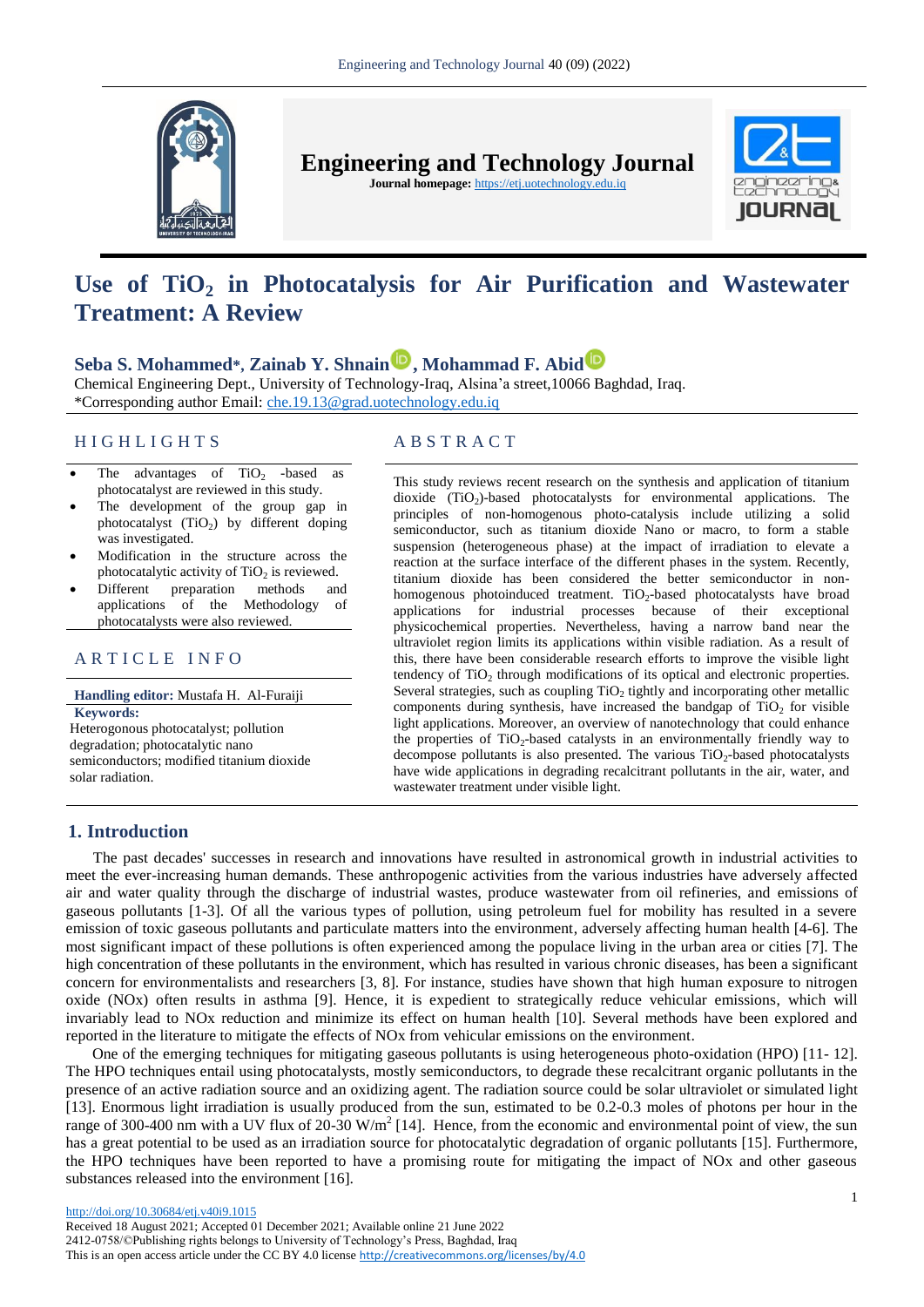

Figure 1: Application and Proportions of TiO<sub>2</sub> used in various sectors (Data for 2013, Merchant Research and Consulting, 2015 [22]

The oxidant used during the NOx process is often based on very powerful oxidants, often referred to as hydroxyl radicals, that are usually generated during the photocatalytic process [17]. The hydroxyl radicals can oxidize a wide range of organic pollutants by converting them to harmless inorganic products [18]. Therefore, the HPO process has stimulated the interest in developing an effective electro-catalytic process that can be applied for air purification and treatment of wastes containing recalcitrant organic pollutants. These innovations have also resulted in introducing smart products into the markets that can be deployed to combat environmental pollutants in the past three decades [19].

Semiconductor-based photocatalysts such as titanium dioxide (TiO<sub>2</sub>), tungsten trioxide (WO<sub>3</sub>), and zinc oxide (ZnO) have been widely used for various applications in buildings, paving roads, vehicles side mirrors, lamps, and textiles [20- 21]. Specifically, TiO<sub>2</sub> has been widely applied for various industrial applications, as represented in Figure 1. For example, TiO<sub>2</sub> has been applied in ink pigment production, plastic paper, synthetic fiber, rubber, electric ceramics, paints, glass, and catalysts. In addition, a large proportion of the TiO<sub>2</sub> is applied in paint manufacturing. The annual global consumption of TiO<sub>2</sub> is increasing due to these numerous applications.

### **2. An Overview of Photocatalytic Semiconductors**

The increasing interest in removing recalcitrant pollutants from polluted wastewater has led to the development of various inexpensive absorbents that can be easily applied [42]. Also, absorbents have been developed from alternative sources to make them accessible [44]. However, advancement in wastewater treatment has resulted in development of semiconductor materials that are very effective in cleaning up hazardous waste sites, pollution treatment, desalination, and environmental pollution awareness and control [45- 46]. Semiconductors, mostly metal oxides in nanostructures, have been employed in photocatalytic applications due to their excellent physicochemical properties such as band-gap, desired band edge position, large surface area, perfect morphology, and chemical stability, and reusability capability [24]. Table 1 shows that various semi-conductor-based metal oxide is similar in photocatalytic properties and capable of photoactivity under visible light, ultraviolet (UV) light, or a combination of visible and UV light irradiation with a band gap. TiO<sub>2</sub> and ZnO have been used as excellent photocatalysts to degrade numerous environmental contaminants. The increasing interest in  $TiO<sub>2</sub>$  and  $ZnO$  is due to their high photosensitivity, stability, and large band gap.

#### **2.1 General Types and Characteristics of Titanium Dioxide**

 $TiO<sub>2</sub>$  is abundant in nature as the fourth most easily found material and exists in three phases, namely anatase, rutile, and brookite [48]. The most stable crystalline phase-out of the three is anatase. Rutile, on the other hand, is commonly available, whereas brookite is very rare and often has scanty application. The properties of  $TiO<sub>2</sub>$  and  $ZnO$  are summarized in Table 2.

Amongst the various semiconductors,  $TiO<sub>2</sub>$  has the most comprehensive applications as a photocatalyst [23]. ZnO, which could be a viable alternative to  $TiO<sub>2</sub>$ , has received less attention. Because of the large bandgap of ZnO compared to  $TiO<sub>2</sub>$ , poor reactivity to visible light, the high recombination ratio of photoinduced electron-hole pairs, and photo corrosion, ZnO has hampered its use in photocatalysis [24]. The discovery of  $TiO<sub>2</sub>$  for electrochemical decomposition of water was reported in 1972 by Fujishima and Honda [25]. The authors reported that water was electrochemically decomposed to hydrogen and oxygen using connected  $TiO<sub>2</sub>$  and platinum electrodes under ultraviolet light. The platinum electrodes absorbed the ultraviolet light while the electron generated flows from the  $TiO<sub>2</sub>$  electrode onto the platinum electrode. The reduction reaction during which hydrogen was produced occurs at the cathode [26]. Later in 1977, it was reported that integrating noble metals such as platinum and gold into the electrochemical photolysis process may enhance the photoactivity of the TiO<sub>2</sub> [27]. Also, studies have shown that hydrogen can be produced by photogeneration on SrTiO<sub>3</sub> photocatalyst and the production of hydrogen and methane by photolysis of ethanol over  $TiO<sub>2</sub>$  and  $PtO<sub>2</sub>$  [28,29]. photocatalytic applications targeting only the adsorbed substances on water or air have been published by several authors [30-35]. The abundance of UV irradiation from the sun could be exploited for photocatalytic degradation [29]. A novel concept whereby a light source was employed for maintaining the TiO<sub>2</sub> surface as a cleaning material and photocatalysts were discovered to initiate the change in the water wettability of the  $TiO<sub>2</sub>$  surface before and after UV irradiation. The innovation has broadened the application of  $TiO<sub>2</sub>$  with a highly hydrophilic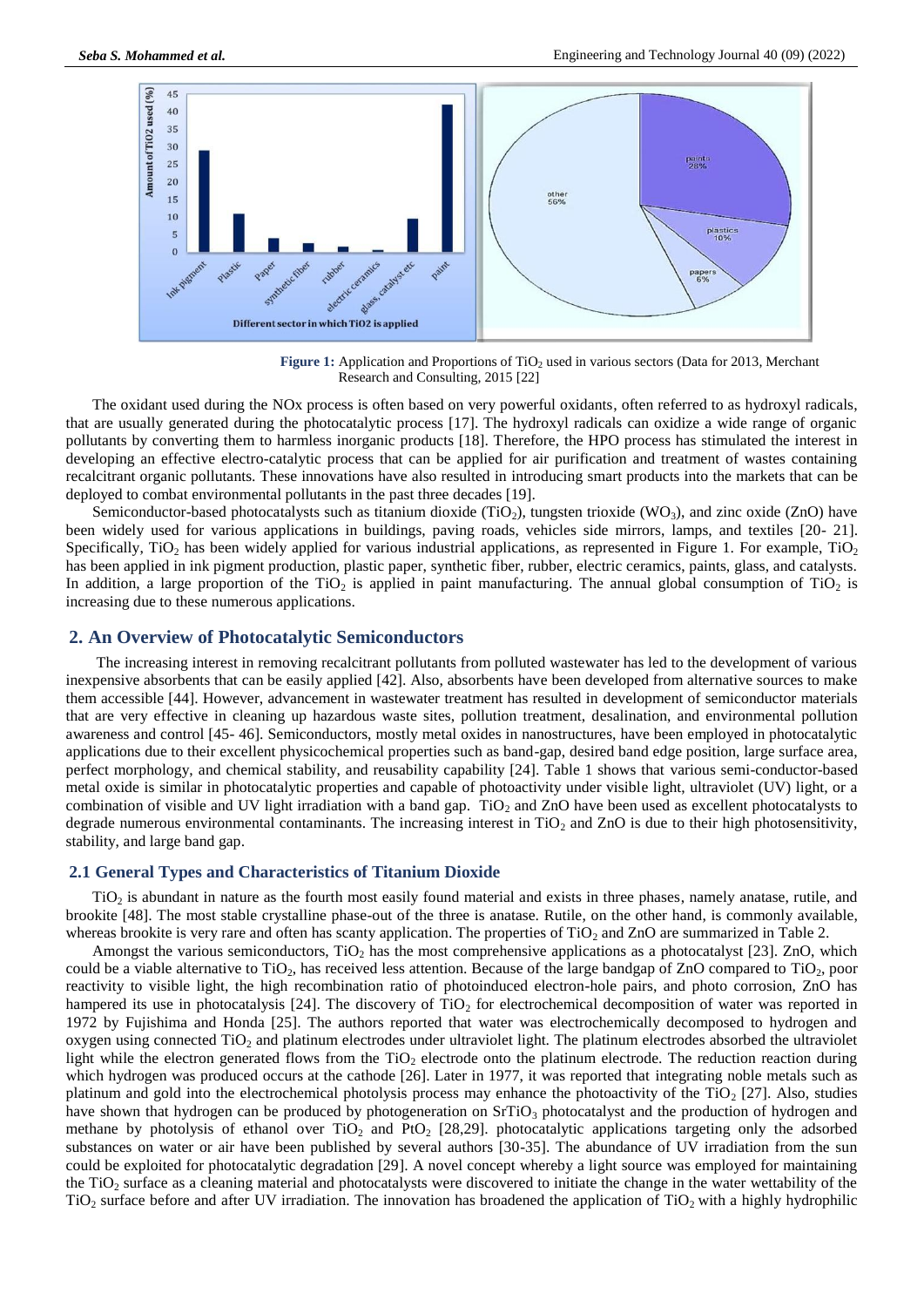having a stable and semi-permanent property. Fujishima and Honda, Fujishima et al., and Yamaguti and Sato [25, 26, 36] investigated the potential of electrochemical photolysis of water to identify the potential challenge of creating a photoelectrochemical tandem cell that is cost-effective, energy-efficient, and imitates natural photosynthesis. The various studies reported the application of  $TiO<sub>2</sub>$  in the photolysis of water. However, there is a going interest in the multifunctional capabilities of TiO<sub>2</sub> in photolysis applications. Obtaining intelligent and multifunctional TiO<sub>2</sub> materials requires designing the appropriate composition, incorporating new functional components, and modifying the pristine microstructure [20]. As a result of the large surface area of photocatalytic piers and their nearness to exhaust gases from cars, nobles metal modified photocatalysts have been reported to have a great potential to reduce poisonous gaseous emissions such as sulfur dioxide, nitrogen oxides, carbon dioxide, and so on [30, 35, 37]. As a result of the excellent photocatalytic properties, several studies have reported promising findings in the degradation of the various gaseous organic pollutants from vehicular emissions [32, 35, 38]. These photocatalysts can be categorized as self-cleaning materials with suitable physicochemical properties that can remove the products of oxidation of gaseous pollution from the surface with the help of water. In other words, the surface of  $TiO<sub>2</sub>$  can self-renew [39]. Moreover,  $TiO<sub>2</sub>$  nanoparticles possess some characteristics in terms of their nano-size, specific surface area, pore-volume, exposed surface facets, and crystalline phase content that could enhance their efficiency in photodegradation of gaseous pollutants in the air, thereby purifying it  $[40]$ . TiO<sub>2</sub>-based catalysts have been reported mounted on asphalt pavement for air purification. Besides, Pone and Cheung (2006) reported using paving blocks that make use of NO and  $\text{TiO}_2$  to remove waste generated. Moreover,  $\text{TiO}_2$  nanoparticles have been reportedly used as an embedded spray for existing pavements in Italy. In another study, Hung et al. (2007) conducted a comparative analysis of the performance of different photocatalysts used in the treatment of waste obtained from cement production under ideal laboratory conditions [41]. In a similar study by Chan et al. (2009), nano-TiO<sub>2</sub> asphalt was applied as an environmental protection material using a permeability technique  $[42]$ . The application of modified N-doped TiO<sub>2</sub> photocatalysts prepared and used by spraying onto sample bituminous has been reported by Yan Hua (2010). The effectiveness of photocatalytic materials in removing pollutants such as NOx from the atmosphere has been reported by Hassan [43]. This study, therefore, aims at delving into the various properties of TiO<sub>2</sub> nanoparticles and other related photocatalysts, as well as their reaction mechanisms. Besides, their applications in Civil engineering as related to asphalt mixture applications are also reviewed. The various applications of photocatalytic materials in chemical engineering were also reviewed. The various modification strategies employed to enhance the photocatalytic efficacy in the various applications were also explored in the literature and reported. Finally, the modeling of optical pavements and the influence of modifications on the fundamental properties of asphalt mixture were analyzed and reported.

Both anatase and crystallized rutile exist in quadrangular form, whereas brookite possesses a rhomboid shape. In the anatase phase of TiO<sub>2</sub>, there exists a hierarchical symmetry of four units in every primacy cell. The rutile phase has quadrangular symmetry, possessing two equivalent units for every primary cell [50]. However, crystal symmetry has a similar form for both rutile and anatase. Due to structural constraints resulting from high thermodynamic stability, the rutile form of  $TiO<sub>2</sub>$  is not usually used for photocatalytic applications [51].

On the contrary, the anatase phase of  $TiO<sub>2</sub>$  was widely investigated for potential applications as photocatalysts due to its excellent physicochemical properties and photoactivity. The anatase phase of  $TiO<sub>2</sub>$  photocatalysts is highly stable in a photovoltaic reaction using an aqueous system. The anatase phase has a bandgap of 3.23 eV compared to the rutile phase with a bandgap of 2.02 eV, making the anatase  $TiO<sub>2</sub>$  to be widely applied in photocatalytic oxidation reactions [24]. Besides, anatase has a more suitable conduction domain for driving the photocatalytic oxidation reaction. During the photocatalytic oxidation reaction, electrons form and highly stable surface peroxide groups over the anatase.

In contrast, the rutile phase is hardly used for the photocatalytic oxidation reaction [52]. In a 1a situation, where there is a combination of both rutile and anatase in a ratio of 0.25 to 0.75, respectively, the combined phase will result in the formation of clusters or a thin rutile layer on the surface of the anatase nanoparticles. This might also lead to the formation of heterojunctions of the two crystalline phases [53]. Studies have shown that when both rutile and anatase are combined, an improvement in the photocatalytic efficiency exists compared to pristine rutile and anatase  $[54]$ . TiO<sub>2</sub> has been adjudged as an "ideal" semiconductor for photocatalytic processes due to its numerous advantages in degrading recalcitrant gaseous pollutants. Besides, it is inexpensive, not toxic, and very effective at low concentration and flow rate, high flow rates, high stability, excellent activity, and high removal efficiency [55-56]. These excellent properties have motivated several researchers to be involved in the use of  $TiO<sub>2</sub>$  for photocatalytic wastewater treatment.

|                     | Table 1: Energy band-gap (Ebg) with a corresponding wavelength (1 Ebg) required for activation of various |
|---------------------|-----------------------------------------------------------------------------------------------------------|
| comiconductors [47] |                                                                                                           |

| <b>Photocatalysts</b>          | $\sum$<br>Band gap $(eV)$ | $\Omega$<br>$_{Ebo}$ | <b>Photocatalysts</b>                    | <b>Band</b><br>gap(eV) | $(\lambda$ Ebg |
|--------------------------------|---------------------------|----------------------|------------------------------------------|------------------------|----------------|
| Si                             |                           | 1127                 | $\alpha$ -Fe <sub>2</sub> O <sub>3</sub> | 3.1                    | 400            |
| WSe <sub>2</sub>               | 1.2                       | 1033                 | ZnO                                      | 3.2                    | 388            |
| Fe <sub>2</sub> O <sub>3</sub> | 2.2                       | 564                  | TiO <sub>2</sub> (Anatase)               | 3.2                    | 388            |
| CdS                            | 2.4                       | 517                  | SrTiO <sub>3</sub>                       | 3.4                    | 365            |
| WO <sub>3</sub>                | 2.7                       | 459                  | SNO <sub>2</sub>                         | 3.5                    | 354            |
| $TIO2$ (rutile)                | 3.0                       | 413                  | ZnS                                      | 3.7                    | 335            |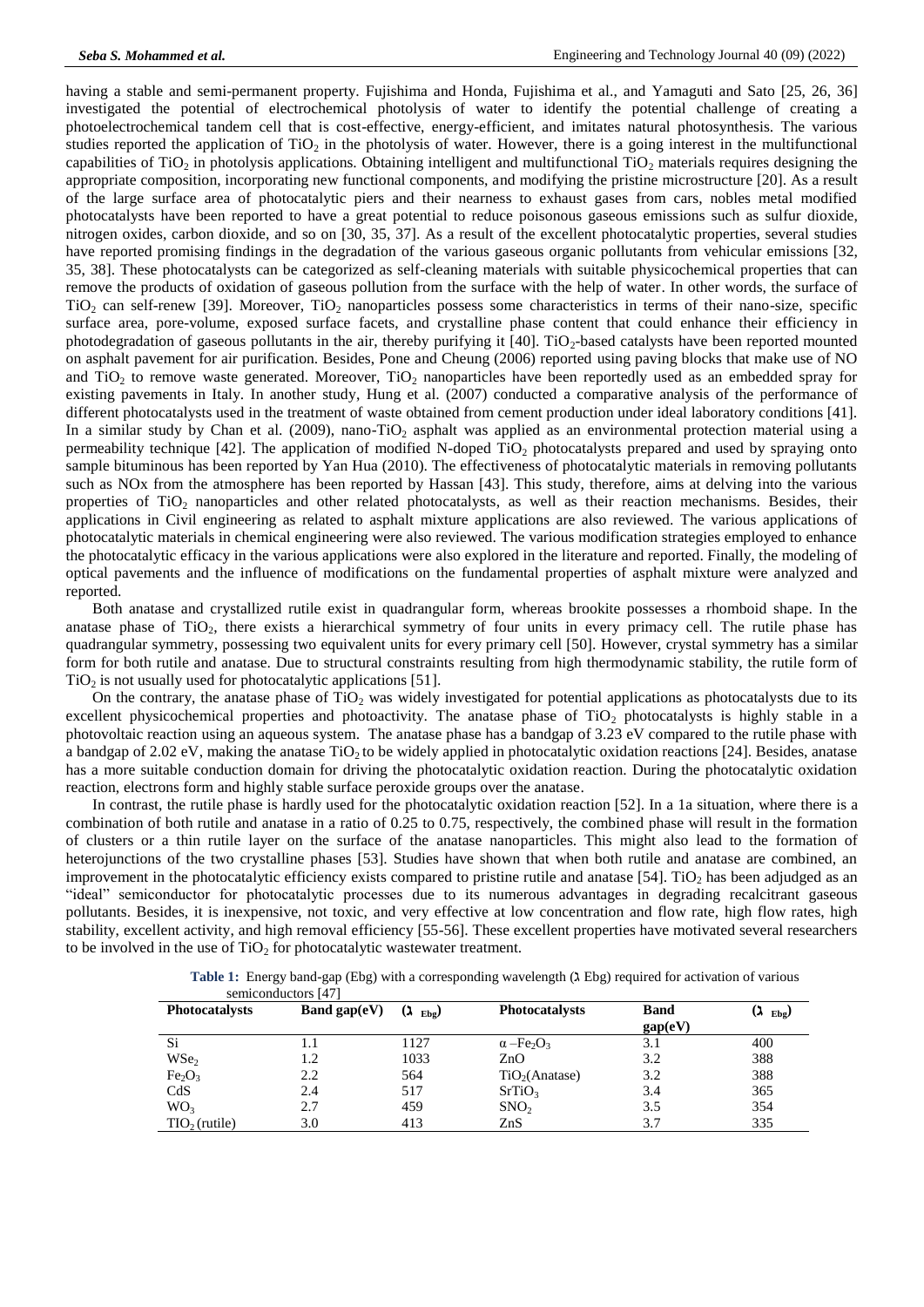| Table 2: Summary of selected Properties of TiO2 and ZnO [47, 49] |
|------------------------------------------------------------------|
|------------------------------------------------------------------|

| Properties at 25 °C                      | $TiO2$ (Rutile) | $TiO2$ (Anatase)  | ZnO              |
|------------------------------------------|-----------------|-------------------|------------------|
| Density $(g/cm^3)$                       | 4.250           | 3.894             | 5.606            |
| Volume $(nm^3/molecule)$                 | 0.0312          | 0.0341            | 0.0241           |
| Specific heat (J/Kmol)                   | 55.06           | 55.52             | 43.90            |
| Mohs hardness                            | $7.0 - 7.5$     | $5.5 - 6.0$       | 4.5              |
| Melting point $(^{\circ}C)$              | 1840 (decomp.)  | Trans. to. Rutile | $1970$ (decomp.) |
| Refractive index E//c                    | 2.616           | 2.554             | 2.020            |
| $(\mathcal{Q}nD, 589nm)$ E c             | 2.903           | 2.493             | 2.02             |
| Relative permittivity, $\varepsilon$ (0) | $167$ (//c)     |                   | 7.4 $(k)$        |
| Bandgap energy (eV)                      | $3.0$ (direct)  | 3.8 (direct)      | 3.4              |
|                                          |                 | 3.2 (indirect)    |                  |
| Effective mass (hole)                    | 20              | 0.8               | 0.24             |
| Mobility $(cm^2/Vs)$                     | 0.1             | $4 - 20$          | 130-205          |
| Isoelectric point                        | 5.6             | 6.1               | 10.3             |

# **3. Principle and Mechanism of Photocatalysis**

The photocatalytic reaction can be grouped into four different stages. These stages include (i) the photo-excitation process, (ii) the reduction process, (iii) the oxidation process (iv) the recombination process. As shown in Figure 2, the whole process can be explained in detail. During the photo-excitation process, there is the generation of conduction band electrons and valence band holes by the absorption of light that often corresponds to the generation rate of the conduction band and valence band holes onto the photocatalysts. In the second stage, the conduction band electrons trapping on the photocatalysts' surface. The adsorbed molecules are reduced using the trapped electrons. During the oxidation stage, the adsorbed molecules are oxidized by the valence band holes. Trapped holes are formed by the trapping of valence band holes on the photocatalysts' surface. During the recombination stage, there is a conduction band of electrons with the valence band holes. The trapped holes are also recombined with the conduction band electrons. There is also recombination of the valence band holes with the trapped electrons. And finally, the trapped holes are recombined with the trapped electrons.

During the decomposition of organic pollutants, the pathways for the primary reaction in the oxidation stage are often the reaction that occurs directly on the surface of  $TiO<sub>2</sub>$  with valence bands holes or trapped holes [48]. The presence of oxygen in the process generally speeds up the photocatalytic reaction. In the photocatalytic reaction, hydroxyl radicals and superoxides are responsible for oxidizing and reducing environmental contaminants [57]. There are four distinct pathways in oxidative decomposition to form OH radicals in the photocatalytic reaction. First, electrons are extracted directly through the valence band slots from the adsorbing molecules to oxidize them. In the second stage, valence band holes are superimposed on the surface of TiO<sub>2</sub>, often resulting in trapping holes that are used to oxidize molecules on the surface of the photocatalyst. During the third stage, the surface hydroxyl groups or the water adsorbed are oxidized by the valence band openings, resulting in the generation of adsorbed hydroxyl radicals. The molecules adsorbed by OH radicals on the surface of the photocatalyst are then oxidized, causing the material to break down to form carbon dioxide and inorganic ions such as  $NH_4^+$ , NO<sub>3</sub>, Cl, and SO<sub>4</sub><sup>2</sup> [53, 58]. Lastly, the generated OH radicals are released from the surface to the atmosphere or into the solution. The released OH radical can then be used to oxidize the compounds far away from the photocatalyst surface. As the irradiation time increases, there is often a corresponding increase in the formation of OH radicals, leading to complete degradation of the organic pollutant as time progresses [59]. For example, consider NOx degradation, as illustrated by Equations (1-6) [60]. The end products of the photocatalytic process are usually water-soluble nitrates [61]. These water-soluble nitrates undergo a reaction to form soluble mineral salts, which are harmless to the environment [57].



**Figure 2:** Schematic representation of the photocatalysis in a semiconductor material [62]

| $TiO2 - h- \rightarrow -v h + + e -$ |     |
|--------------------------------------|-----|
| $h + +OH - \rightarrow OH$           | (2) |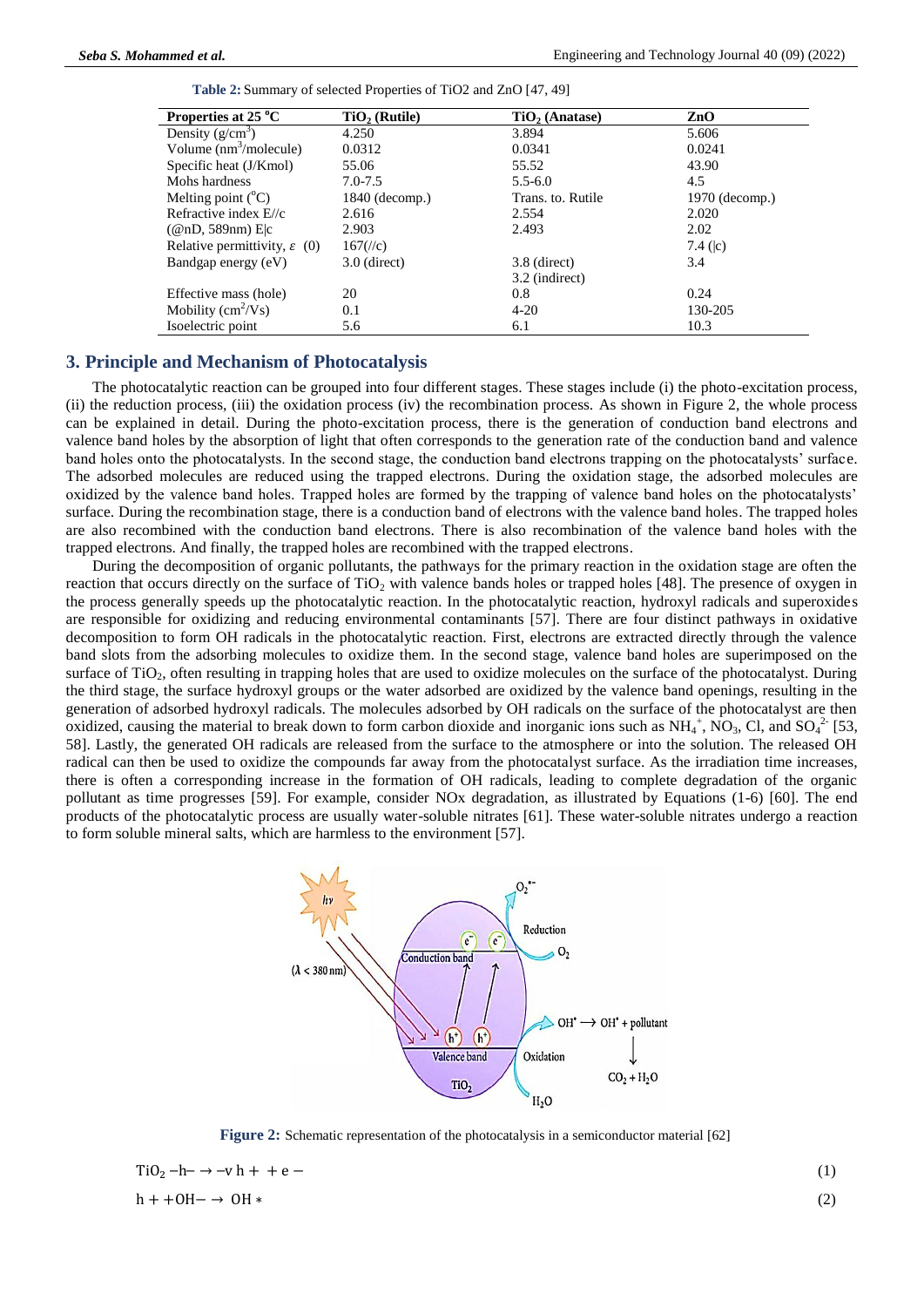| $e - +0_2 \rightarrow 0_2$ * -                | (3) |
|-----------------------------------------------|-----|
| $H + 0_2 * - \rightarrow HO_2 *$              | (4) |
| $NO + HO_2 \rightarrow NO_2 + OH \rightarrow$ | (5) |
| $NO2 + OH \rightarrow HNO3$                   | (6) |

#### **4. Application of Semiconductor-Titanium Dioxide**

TiO<sup>2</sup> as a heterogeneous photocatalyst has been demonstrated to have a great potential for various applications, most especially for wastewater treatment, hydrogen production from water splitting, and photo-reforming. In addition, several studies have demonstrated the robustness of  $TiO<sub>2</sub>$  in the degradation of recalcitrant organic pollutants present in pharmaceutical wastewater.

#### **4.1 General Application of Titanium Dioxide**

Generally,  $TiO<sub>2</sub>$  is found in several industries for wide applications, such as paper production, plastic, pharmaceuticals, and sunscreen. This is due to its transparent and UV-absorbing properties. Using  $TiO<sub>2</sub>$  in a smart building could help in energy saving as a result of its light-reflecting qualities, which drastically reduce the amount of heat absorbed by the building. Hence, researchers (Hashimoto et al. 2005; Chen & Poon 2009) have shown dramatic energy savings through the reduction in air conditioners [63, 64]. In addition, there is an increasing research interest in the use of  $TiO<sub>2</sub>$  for the promotion or improvement of some properties like self-cleaning, the degradation of air and water organic pollutants, anti-fogging, anti-microbial, antiaging, and surface cooling.

# **4.2 Application of Titanium Dioxide in Water Purification**

Due to its interesting properties, photocatalytic degradation has been widely used to treat industrial wastewater from pharmaceuticals, refineries, and agro-allied industries. As summarized in Table 3, various modified  $TiO<sub>2</sub>$  have been employed to treat pharmaceutical wastewater containing organic pollutants such as chloramphenicol, metronidazole, amoxicillin trihydrate, bisphenol A, naproxen sodium, and malathion. The various studies revealed that the modified  $TiO<sub>2</sub>$  photocatalysts used under various conditions, such as varying irradiation time, degraded the organic pollutants to a large extent, except for Sn-TiO<sub>2</sub>, which performed poorly in percentage removal of the organic pollutants.

#### **4.3 Application of Titanium Dioxide in Air Purification**

The various industrial activities and vehicular mobility often result in the emissions of gaseous pollutants to the environment. Among these various organic pollutants are formaldehyde, naphthalene, polycyclic aromatic hydrocarbons, trichloroethylene, tetrachloroethylene, carbon monoxide, and nitrogen dioxides have been identified as the most important air pollutants. Hence, researchers and environmentalists have focused on various strategies to reduce the impacts of these organic air pollutants on the environment. Table 4 summarizes research efforts in the last decades whereby different modified  $TiO<sub>2</sub>$ were applied for degrading the various organic and inorganic pollutants. The various studies revealed that the photocatalysts effectively removed over 80% of the organic pollutants from the air. The TiO<sub>2</sub>-based photocatalysts' activities were largely dependent on several factors such as the organic pollutants concentration, air humidity and flow rate, the pollutants' nature and source of light radiation, and the physicochemical properties of the photocatalysts. As shown in Figure 3, the ultraviolet light source facilitates the degradation of the organic pollutants, thereby assisting in the decontamination of the air.

| $TiO2$ -based  | <b>Organic pollutants</b>                    | <b>Irradiation</b> | Percentage      | <b>References</b> |
|----------------|----------------------------------------------|--------------------|-----------------|-------------------|
| photocatalysts |                                              | time (min)         | removal $(\% )$ |                   |
| $Ag-TiO2$      | Chloramphenicol (20) mg/L                    | 30                 | ~100            | [65]              |
| $Fe2O3-TiO2$   | <b>Bisphenol</b>                             | 120                | 97              | [66]              |
| $Sn-TiO2$      | Amoxicillin trihydrate (10-40 mg/L)          | 30                 | 0.25            | [67]              |
| $Zr-TiO2$      | Bisphenol A $(15-60 \text{ mg/L})$           | 80                 | 100             | $[68]$            |
| $Ni-TiO2$      | Naproxen sodium (10 mg/L)                    | 360                | 84              | [69]              |
| $Cu-TiO2$      | Mefenamic Acid (10 mg/L)                     | 90                 | 97              | [70]              |
| $Fe-TiO2$      | Naproxen sodium (10 mg/L)                    | 360                | 99              | [69]              |
| $N-TiO2$       | Malathion $(15 \text{ mg/L})$                | 150                | 97              | [71]              |
| $Fe-TiO2$      | 4-nitrophenol $(10 \text{ mg/L})$            | 300                | 92              | $[72]$            |
| $Ag-TiO2$      | Metronidazole $(15-30)$ mg/L                 | 120                | 96.55           | $[73]$            |
| $Ag-TiO2$      | Amoxicillin $(20 \text{ mg/L})$              | 300                | 63.48           | $[74]$            |
| $Cr-TiO2$      | 2,4dichlorophenol $(100mg/L)$                | 480                | 83              | [75]              |
| $Ni-TiO2$      | Bisphenol A $(10 \text{ mg/L})$              | 120                | 93              | $[76]$            |
| $S-TiO2$       | Diclofenac (10 mg/L)                         | 240                | 93              | [77]              |
| $N-TiO2$       | 4-chlorophenoxyacetic acid                   | 360                | 100             | $[78]$            |
|                | $(0.01 - 0.1$ mM)                            |                    |                 |                   |
| $C-TiO2$       | 2,4,6-trichlorophenol $(10-40 \text{ mg/L})$ | 90                 | 98              | [79]              |

Table 3: Summary of the application of TiO<sub>2</sub>-based photocatalysts for wastewater treatment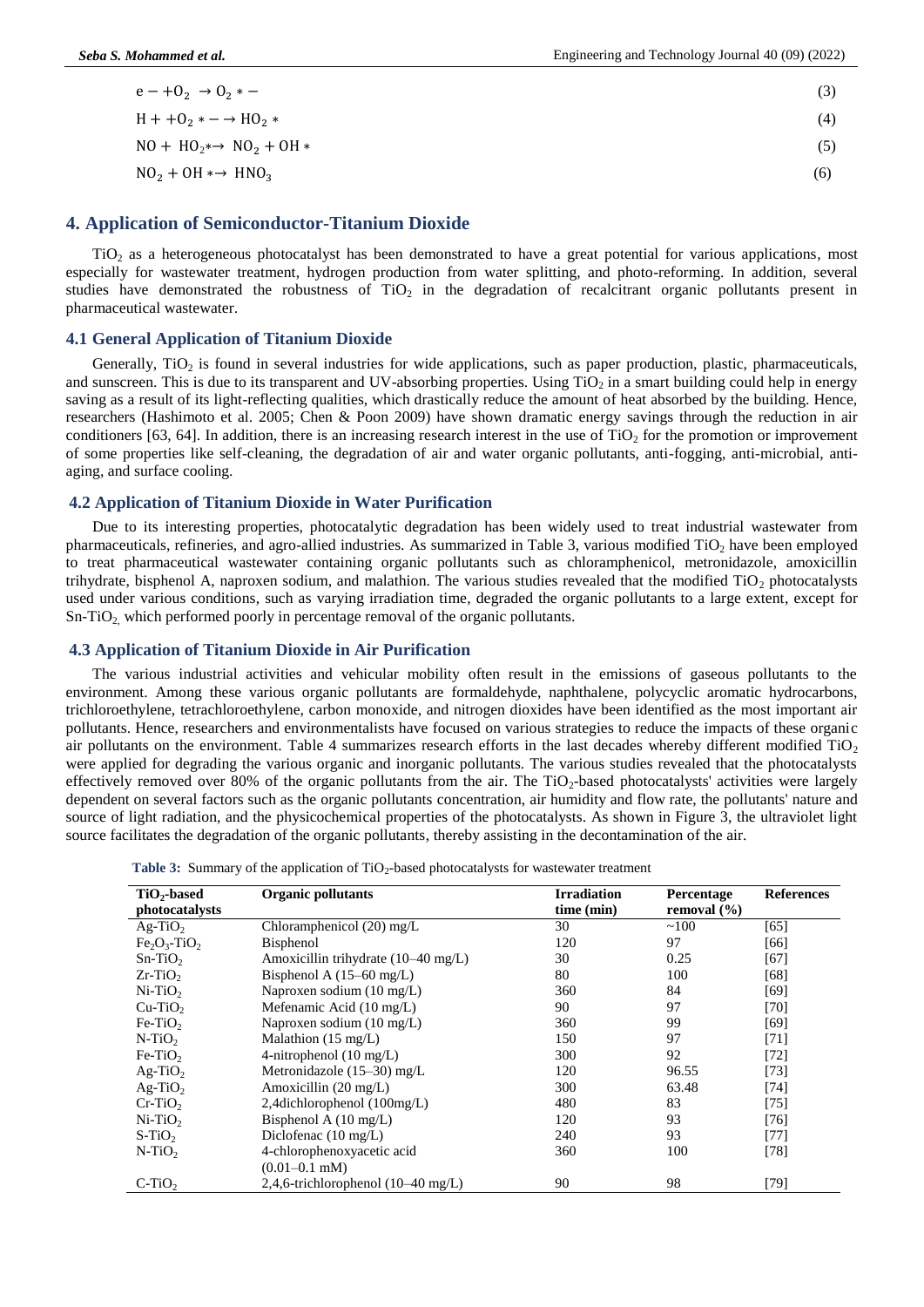| $TiO2$ -based<br>photocatalysts | Organic<br>pollutants in air | <b>Preparation method</b> | <b>References</b> | Removal<br>efficiency                     |
|---------------------------------|------------------------------|---------------------------|-------------------|-------------------------------------------|
| $N-Ni-TiO2$                     | Formaldehyde                 | Sol-gel                   | [80]              | Not mentioned                             |
| Graphene-TiO <sub>2</sub>       | Acetone                      | Hydrothermal              | [81]              | Not mentioned                             |
| CNT/TiO <sub>2</sub>            | <b>Benzene</b>               | Mixing                    | [82]              | Not mentioned                             |
| $Pt/TiO2$ ,                     | Toluene                      | Photo-deposition          | [83]              | Not mentioned                             |
| Ag/TiO <sub>2</sub>             | Toluene                      | Photo-deposition          | [83]              | Not mentioned                             |
| $TiO2$ P25                      | Ethylbenzene                 | Commercial                | [84]              | Not mentioned                             |
| $TiO2$ P25                      | o-Xylene                     | Commercial                | [84]              | Not mentioned                             |
| TiO <sub>2</sub>                | Hexane                       | Sol-gel                   | [85]              | Not mentioned                             |
| TiO <sub>2</sub>                | Dichloromethane              | Sol-gel                   | [41]              | 44%                                       |
| $Fe-TiO2$                       | Dichloromethane              | Sol-gel                   | [41]              | 65%                                       |
| Pt/TiO <sub>2</sub>             | Trichloroethylene            | Photo-deposition          | [83]              | improving mineralization<br>by a 3.5 time |
| Ag/TiO <sub>2</sub>             | Trichloroethylene            | Photo-deposition          | [83]              | deterredTCE<br>photodegradation           |
| TiO <sub>2</sub>                | Tetrachloroethylene          | Sol-gel                   | [86]              | Not mentioned                             |
| TiO <sub>2</sub> P25            | 2-Propanol                   | Commercial                | $[87]$            | Not mentioned                             |
| Pt/TiO <sub>2</sub>             | Carbon monoxide              | Mixing                    | [88]              | Not mentioned                             |
| CdS/TiO <sub>2</sub>            | Nitrogen oxide               | Sol-gel                   | $[47]$            | 80%                                       |

Table 4: Summary of the application of TiO<sub>2</sub>-based photocatalysts



**Figure 3:** Photocatalytic asphalt mixture [89]

The use of  $TiO<sub>2</sub>$  for environmental radiation has been reported to increase the span of materials and facilitate the decontamination of some industrial processes, especially in the petroleum, textile, and pharmaceutical industries. Advanced oxidation photocatalytic degradation has gained increasing interest due to its efficiency and ease of handling of the process. Besides wastewater treatment and air purification, one key application of  $TiO<sub>2</sub>$ -based photocatalysts is the decontamination of harmful pathogens in the air. Due to the high level of contamination by pathogens, it is expedient to decontaminate indoor environments like residences and hospitals [90]. Most often, pathogens such as bacteria, viruses, and fungi are present in the air, thereby reducing the air quality, which can endanger human health. Studies have shown that TiO<sub>2</sub>-based photocatalysts are highly efficient in photo-disinfection the various pathogen investigated.

# **5. Synthesis of Tio2-Based Photocatalysts Using Different Methods**

The need to expand the application of  $TiO<sub>2</sub>$  in various fields of photocatalysis has increased research interest in increasing the threshold wavelength of 388nm to the wavelength range within the visible light spectrum. Modifying  $TiO<sub>2</sub>$  photocatalysts to enhance their activities within the visible light region would enable a wider application in terms of degrading the recalcitrant organic pollutants in wastewater and air. Furthermore, the modifications of  $TiO<sub>2</sub>$  could further help restrain electron-hole recombination, which invariably improves photosensitivity. One major strategy to achieve this is by doping the  $TiO<sub>2</sub>$  with metals or non-metals. The doping of  $TiO<sub>2</sub>$  with metals or non-metals could be achieved either by chemical or physical ion implantation methods. Hence, the doping strategy facilitates shifting the TiO<sub>2</sub> absorption band toward the visible region, which can be used under natural solar irradiation [91]. The doping of TiO<sub>2</sub> can effectively be achieved using different synthesis methods. Various techniques have been employed for the synthesis of TiO<sub>2</sub>-based photocatalysts that is used for various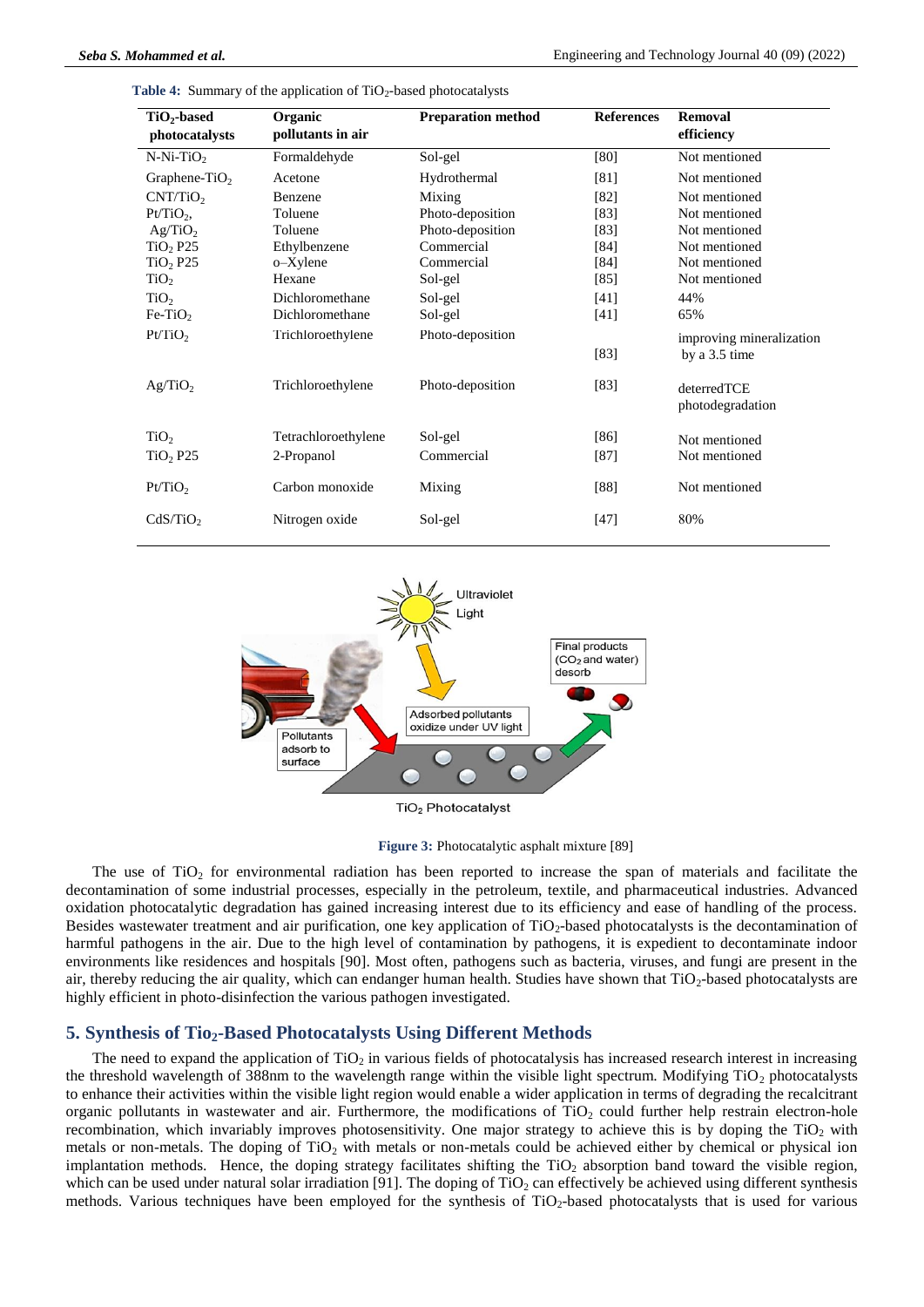photodegradation applications. These techniques are summarized in Table 5. These techniques include sol-gel, reverse micelle mediated sol-gel, wet impregnation, chemical reduction, microemulsion, hydrothermal, microwave mediated sol-gel, and solgel & hydrothermal. To increase the photoactivity of  $TiO<sub>2</sub>$  and enhance its ability to function effectively under visible light, various metal dopants have been employed for the synthesis. The metal dopants that have been employed include Ag, Au, Fe, Cu, Ni, Co, Mn, Zn, and Mo.

The use of the sol-gel method for the synthesis of modified  $TiO<sub>2</sub>$  photocatalysts has been reported by several authors such as [89, 91 - 93] used Ti (OCH(CH<sub>3</sub>)<sub>2</sub>)<sub>4</sub>, FeCl<sub>3</sub> as the precursor materials for synthesizing Au-TiO<sub>2</sub> using sol-gel. Au composition of 0.25, 0.5, 1.0, 2.0, 4.0, and 5.0 atomic% were employed for the modification of the Au-TiO<sub>2</sub>. Also, [94] employed TiCl<sub>4</sub>, C<sub>2</sub>MnO<sub>4</sub>, TiCl<sub>4</sub>, C<sub>2</sub>ZnO<sub>4</sub>, and Ni (NO<sub>3</sub>) 2-6H<sub>2</sub>O as precursor materials for synthesizing Mn-TiO<sub>2</sub> and Zn-TiO<sub>2</sub>, and Ni-TiO<sub>2</sub> photocatalysts by sol-gel method. The effect of varying the concentration of the Mn, Zn, and Ni dopants on the photoactivity of the TiO<sub>2</sub> was also investigated. Similarly, [91] also used Ti(OCH(CH<sub>3</sub>)<sub>2</sub>4, Cu(CO<sub>2</sub>CH<sub>3</sub>)<sub>2</sub> as precursors materials for the synthesis of Cu-TiO<sub>2</sub> using the sol-gel method. The Cu dopant's concentration of 5.9 and 13 mol% was used to determine its effect on the  $TiO<sub>2</sub>$  photoactivity. Ali et al. (2018) employed Titanium tetra-isopropoxide, silver nitrate, glacial acetic acid, and absolute ethanol to prepare  $TiO<sub>2</sub>$  and Ag-TiO<sub>2</sub> photocatalysts. The concentration of 2, 4, 6, and 8 mol% was used for the Ag synthesis to determine the photoactivity effect [92]. Modified forms of sol-gel, such as reverse micellemediated sol-gel, microwave-mediated sol-gel, and combined sol-gel-hydrothermal methods, have also been employed to synthesize Ag-TiO<sub>2</sub> Cu-TiO<sub>2</sub> and Bi-TiO<sub>2</sub> photocatalysts. Precursors such as Ti{OCH(CH<sub>3</sub>)<sub>2</sub>}<sub>4</sub>, AgNO<sub>3</sub>, TiC<sub>l4</sub>, C<sub>2</sub>NiO<sub>4</sub>, Ti  $(OCH(CH3)_2)_4$ , Bi  $(NO_3)_3$ -5H<sub>2</sub>O were employed for the synthesis of the photocatalysts with varying concentrations of dopants.

Besides the sol-gel method, wet-impregnation of the metal precursors into the  $TiO<sub>2</sub>$  has been reported by Tayade et al. (2006) for the synthesis of Ag-TiO<sub>2</sub>, Fe-TiO<sub>2</sub> and Ni-TiO<sub>2</sub> using Ti{OCH(CH3)<sub>2</sub>}<sub>4</sub>, AgNO<sub>3</sub>, TiO<sub>2</sub> (Degussa P25), Cu(NO<sub>3</sub>)<sub>2</sub>, and  $CoSO_4$ , TiOSO<sub>4</sub> as precursors. Furthermore, the effect of varying the Ag, Fe, and Cu dopants on the TiO<sub>2</sub> photoactivity was also investigated [93].

| $TiO2$ -based | <b>Preparation methods</b>       | <b>Chemicals</b>                                                                    | <b>References</b> |
|---------------|----------------------------------|-------------------------------------------------------------------------------------|-------------------|
| photocatalyst |                                  |                                                                                     |                   |
| $Ag-TiO2$     | Sol-gel                          | $Ti{QCH(CH_3)_2}_4$ , AgNO <sub>3</sub>                                             | $[92]$            |
| $Ag-TiO2$     | Reverse micelle mediated sol-gel | $Ti{OCH(CH_3)_2}_4$ , AgNO <sub>3</sub>                                             | $[95]$            |
| $Ag-TiO2$     | Wet impregnation                 | $Ti{OCH(CH_3)_2}_4$ , AgNO <sub>3</sub>                                             | [8]               |
| $Ag-TiO2$     | Chemical reduction               | $TiO2$ powder, AgNO <sub>3</sub>                                                    | [96]              |
| $Ag-TiO2$     | Microemulsion                    | $(Ti(OC4H9)4$ , HAuCl <sub>4</sub> .4H <sub>2</sub> O                               | [97]              |
| $Au-TiO2$     | Photolysis                       | $Ti\{OCH(CH_3)_{2}\}_4$ , FeCl <sub>3</sub>                                         | [98]              |
| $Fe-TiO2$     | Wet impregnation                 | $Ti\{OCH(CH_3)_2\}_4$ , Fe $(NO_3)_3.9H2O$                                          | [8]               |
| $Fe-TiO2$     | Hydrothermal                     | $Ti{QCH(CH_3)_2}_4$ , CuCl <sub>2</sub>                                             | [99]              |
| $Cu-TiO2$     | Sol-gel                          | $Ti\{OCH(CH_3)_2\}_4$ , $Cu(CO_2CH_3)_2$                                            | [91]              |
| $Cu-TiO2$     | Wet impregnation                 | $TiO2$ (Degussa P25), Cu(NO <sub>3</sub> ) <sub>2</sub>                             | [8]               |
| $Cu-TiO2$     | Microwave mediated sol-gel       | $TiCl4, C2NiO4$                                                                     | $[100]$           |
| $Ni-TiO2$     | Sol-gel                          | Commercial TiO <sub>2</sub> , Ni(NO <sub>3</sub> ) <sub>2</sub> , 6H <sub>2</sub> O | [94]              |
| $Ni-TiO2$     | Hydrothermal                     | $Ti\{OCH(CH_3)_2\}_4$ , Ni(OCOCH <sub>3</sub> ) <sub>2</sub> -4H <sub>2</sub> O     | [101]             |
| $Ni-TiO2$     | Wet impregnation                 | $CoSO4$ , TiOSO <sub>4</sub>                                                        | [8]               |
| $Co-TiO2$     | Hydrothermal                     | $Ti{OCH(CH_3)_2}_4$ , CoCl <sub>2</sub>                                             | $[102]$           |
| $Co-TiO2$     | Wet impregnation                 | $CoSO4$ , TiOSO <sub>4</sub>                                                        | [8]               |
| $Bi-TiO2$     | Sol-gel & hydrothermal           | $Ti\{OCH(CH_3)_{2}\}_4$ , Bi $(NO_3)_{3}$ -5H <sub>2</sub> O                        | [103]             |
| $Mn-TiO2$     | Sol-gel                          | $TiCl4 C2MnO4$                                                                      | [94]              |
| $Zn-TiO2$     | Sol-gel                          | $TiCl_4$ , $C_2ZnO_4$                                                               | [94]              |



Figure 4: (a) The TiO<sub>2</sub> solution spraying process (b) the painting process of TiO<sub>2</sub> solution [43]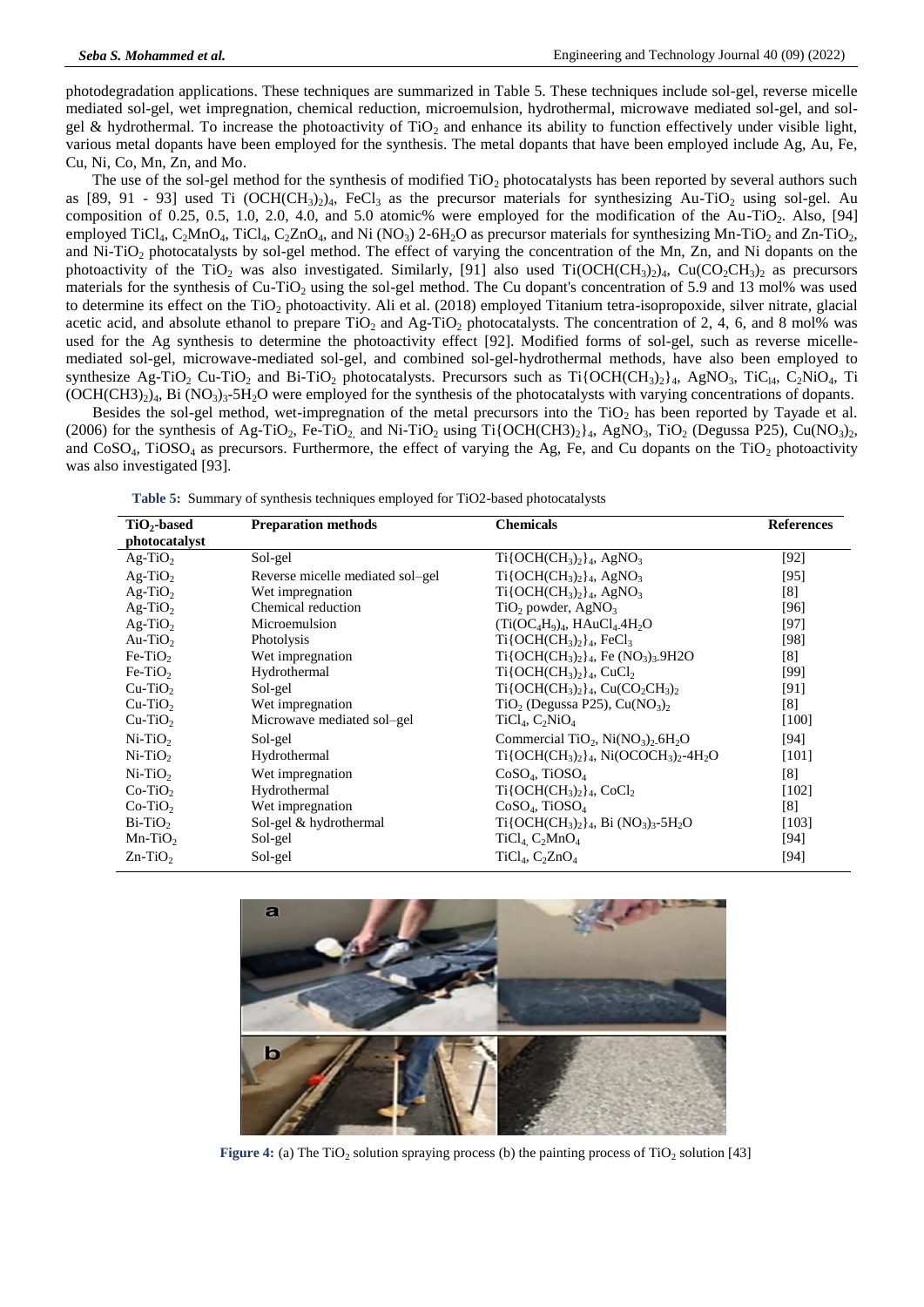# **6. Conclusions**

The study has presented an overview of the modification of  $TiO<sub>2</sub>$  photocatalysts used for various applications such as air purification and wastewater treatment. The distinctive properties of  $TiO<sub>2</sub>$  and modified  $TiO<sub>2</sub>$  make it suitable for air purification and wastewater treatment application. The various studies have revealed that  $TiO<sub>2</sub>$  has been modified with different metals and non-metals. The physicochemical properties of the modified  $TiO<sub>2</sub>$  strongly depend on the composition of the photocatalysts, the type of synthesis methods, and the nature of dopants. Out of the various synthesis methods used for synthesizing the modified TiO2, the sol-gel was commonly used and found effective compared to other methods such as wet impregnation, hydrothermal, and chemical reduction. On the other hand, the  $TiO<sub>2</sub>$  doped with noble metals was very effective in degrading the air and water pollutants. This can be attributed to the distinctive physicochemical and photo properties of the  $TiO<sub>2</sub>$ -based catalysts. Although the various modified  $TiO<sub>2</sub>$  has been proven effective for degrading the various air and water pollutant, there is a need for continuous strategies to improve the properties of  $TiO<sub>2</sub>$ -based catalysts for effective mitigations of environmental pollutants from the environment.

#### **Acknowledgment**

The authors are grateful to the Chemical Engineering Department, University of Technology, for providing space and facilities to conduct this work.

#### **Author contribution**

All authors contributed equally to this work.

#### **Funding**

This research received no external funding. **Data availability statement**

The data that support the findings of this study are available on request from the corresponding author.

#### **Conflicts of interest**

Authors declare that their present work has no conflict of interest with other published works.

# **References:**

- **[1]** O. G. Fawole, X.-M. Cai, and A. R. MacKenzie, Gas flaring and resultant air pollution: A review focusing on black carbon. Environ. Pollut. , 216 (2016) 182–197. doi.org/10.1016/j.envpol.2016.05.075
- **[2]** A. R. Ridzuan, The impact of energy consumption based on fossil fuel and hydroelectricity generation towards pollution in Malaysia, Indonesia and Thailand. Int. J. Energy Econ. Policy, 10 (2020) 215–227. doi.org/10.32479/ijeep.8140.
- **[3]** W. M. Sweileh, S. W. Al-Jabi, S. H. Zyoud, and A. F. Sawalha, Outdoor air pollution and respiratory health: A bibliometric analysis of publications in peer-reviewed journals (1900 - 2017). Multidisciplinary Res. Medic., 13 (2018) 1– 12. doi.org/10.1186/s40248-018-0128-5.
- **[4]** S. Jiménez, M. M. Micó, M. Arnaldos, F. Medina, and S. Contreras, State of the art of produced water treatment. Chemosphere., 192 (2018) 186–208. doi.org/https://doi.org/10.1016/j.chemosphere.2017.10.139
- **[5]** S. Varjani, R. Joshi, V. K. Srivastava, H. H. Ngo, and W. Guo, Treatment of wastewater from petroleum industry: current practices and perspectives. Envir. Sci. and Pollution. Res., 27 (020) 27172–27180. doi.org/10.1007/s11356-019-04725-x.
- **[6]** T. Y. Wu, A. W. Mohammad, J. M. Jahim, and N. Anuar, Pollution control technologies for the treatment of palm oil mill effluent (POME) through end-of-pipe processes. J. Environ. Manage, 91 (2020) 1467–1490. doi.org/10.1016/j.jenvman.2010.02.008
- **[7]** Y. Wang, X. Luo, W. Chen, M. Zhao, and B. Wang, Exploring the spatial effect of urbanization on multi-sectoral CO<sup>2</sup> emissions in China. Atmo.Pollution Res., 10 (2019) 1610–1620. doi.org/10.1016/j.apr.2019.06.001
- **[8]** R. J. Tayade, and D. L. Key, Synthesis and Characterization of Titanium Dioxide Nanotubes for Photocatalytic Degradation of Aqueous Nitrobenzene in the Presence of Sunlight. Materials Sci. Forum, 657 (2010) 62–74. https://doi.org/10.4028/www.scientific.net/MSF.657.62
- **[9]** P. Amoatey, H. Omidvarborna, M. S. Baawain, and A. Al-Mamun, Emissions and exposure assessments of SOX, NOX, PM10/2.5 and trace metals from oil industries: A review study (2000–2018). Proc. Safety and Env. Protection, 123 (2019) 215–228. doi.org/10.1016/j.psep.2019.01.014.
- **[10]** M. Salman, X. Long, L. Dauda, C. N. Mensah, and S. Muhammad, Different impacts of export and import on carbon emissions across 7 ASEAN countries: A panel quantile regression approach. Sci.of the Total Env., 686 (2019) 1019–1029. doi.org/10.1016/j.scitotenv.2019.06.019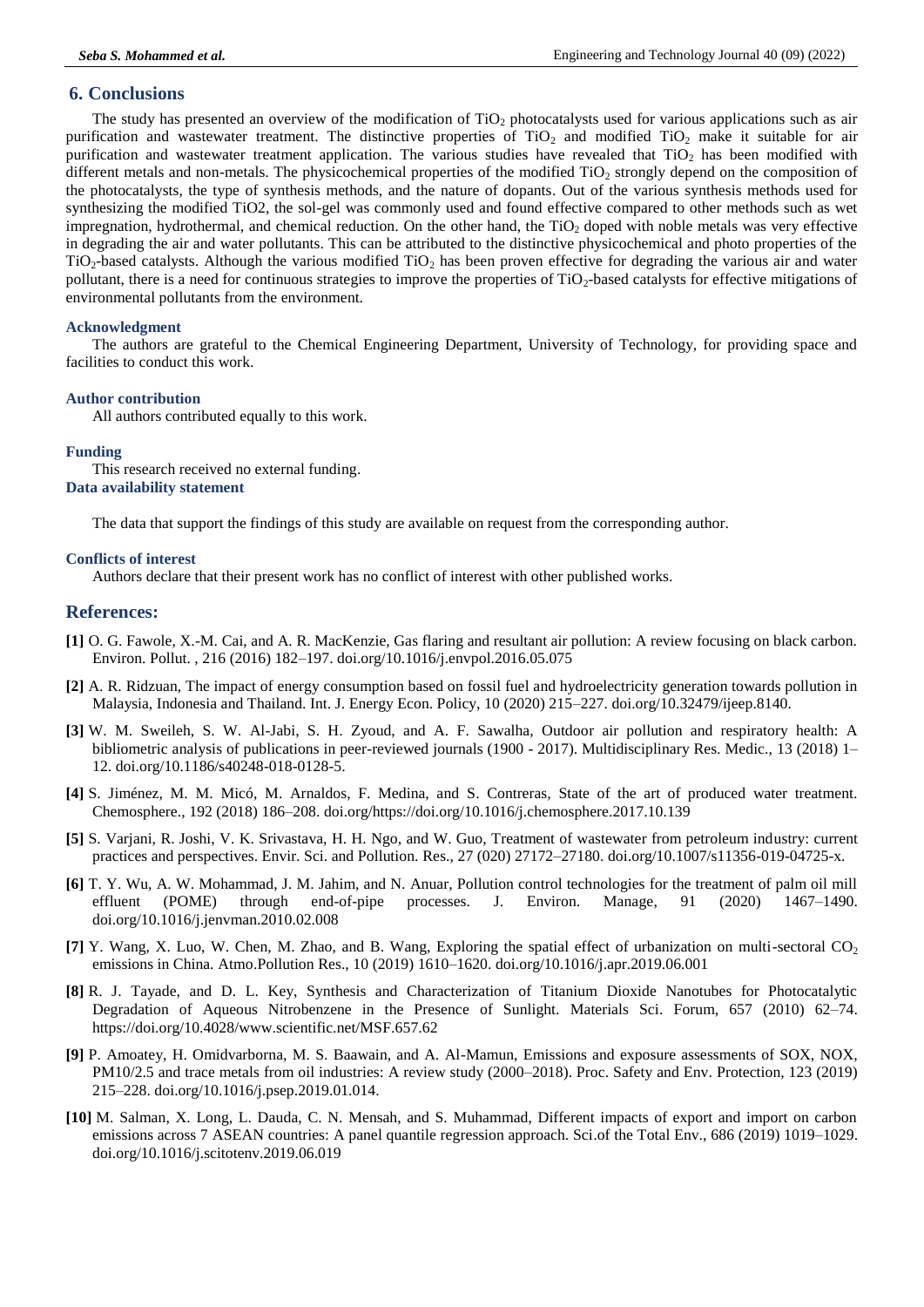- **[11]** M. F. Abid, E. M. Mohammed, O. N. Abdullah, Designing and operating a pilot plant for purification of industrial wastewater from toxic organic compounds by utilizing solar energy. Korean J. Chem. Eng., 31(2014) 1194-1203. DOI: 10.1007/s11814-014-0052-0.
- **[12]** A. Sobczyński, L. Duczmal, and W. Zmudziński, Phenol destruction by photocatalysis on TiO2: An attempt to solve the reaction mechanism. J. Mol. Catal. A Chem., 213 (2004) 225–230. doi.org/10.1016/j.molcata.2003.12.006
- **[13]** V. Kumaravel, S. Mathew, J. Bartlett, and S. C. Pillai, Photocatalytic hydrogen production using metal doped TiO2: A review of recent advances. Applied Catalysis B: Env.J., 244 (2018), 1021–1064. doi.org/10.1016/j.apcatb.2018.11.080.
- **[14]** Alasady, A. M. Abdullah, Solar energy the suitable energy alternative for Iraq beyond oil. 2011 International Conference on Petroleum and Sustainable Development, 26, 2011, 11–15.
- **[15]** J. Qian, Z. Chen, C. Liu, X. Lu, F. Wang, and M. Wang, Improved visible-light-driven photocatalytic activity of CeO<sup>2</sup> microspheres obtained by using lotus flower pollen as biotemplate. Mater. Sci.in Semiconductor Processing, 25(2014) 27– 33. doi.org/10.1016/j.mssp.2013.09.020.
- **[16]** G. Li, J. Guo, Y. Hu, Y. Wang, J. Wang, S. Zhang, and Q. Zhong, Facile synthesis of the Z-scheme graphite-like carbon nitride/silver/silver phosphate nanocomposite for photocatalytic oxidative removal of nitric oxides under visible light. J. of Colloid and Inter. Sci., 588 (2021)110–121. doi.org/10.1016/j.jcis.2020.12.063.
- **[17]** D. Praveen Kumar, N. Lakshmana Reddy, B. Srinivas, V. Durgakumari, V. Roddatis, O. Bondarchuk, M. Karthik, Y. Ikuma, and M. V. Shankar, Stable and active CuxO/TiO<sub>2</sub> nanostructured catalyst for proficient hydrogen production under solar light irradiation. Sol. Energy Mater. Sol. Cells., 146 (2016) 63–71. doi.org/10.1016/j.solmat.2015.11.030.
- **[18]** M.F. Abid, S.T. Hamiedi, S.I. Ibrahim, S.K. Al-Nasri, Removal of toxic organic compounds from synthetic wastewater by a solar photocatalysis system. Desal. and Water Treat.., 105 (2018) 119–125. doi: 10.5004/dwt.2018.22017.
- **[19]** C. A. Martı, and S. Ferro, Electrochemical oxidation of organic pollutants for the wastewater treatment : direct and indirect processes. Chem. Soci. Reviews, 35 (2006) 1324–1340. doi.org/10.1039/b517632h.
- **[20]** M. Ge, J. Cai, J. Iocozzia, C. Cao, J. Huang, X. Zhang, J. Shen, S. Wang, S. Zhang, K. Q. Zhang, Y. Lai, and Z. Lin, A review of TiO<sub>2</sub> nanostructured catalysts for sustainable H2 generation. Inter. J. of Hydrogen Energy, 42 (2017) 8418– 8449. doi.org/10.1016/j.ijhydene.2016.12.052
- **[21]** S. B. Patil, P. S. Basavarajappa, N. Ganganagappa, M. S. Jyothi, A. V Raghu, and K. R. Reddy, Recent advances in nonmetals-doped TiO<sub>2</sub> nanostructured photocatalysts for visible-light driven hydrogen production,  $CO<sub>2</sub>$  reduction and air purification. Int. J. Hydrogen Energy, 44 (2019) 13022–13039. doi.org/10.1016/j.ijhydene.2019.03.164.
- **[22]** Blengini, G. A., El Latunussa, C., Eynard, U., de Matos, C. T., Wittmer, D. M. A. G., Georgitzikis, K., ... & Pennington, D. W. (2020). *Study on the EU's List of Critical Raw Materials (2020)*. Publications Office of the European Union.
- **[23]** K. P. Jyothi, S. Yesodharan, and E. P. Yesodharan, Ultrasound (US), Ultraviolet light (UV) and combination (US+UV) assisted semiconductor catalysed degradation of organic pollutants in water: Oscillation in the concentration of hydrogen peroxide ford in situ. Ultrasonics Sonochemistry, 21(2014)1787–1796. doi.org/10.1016/j.ultsonch.2014.03.019
- **[24]** D. Chen, K. Wang, D. Xiang, R. Zong, W. Yao, and Y. Zhu, Significantly enhancement of photocatalytic performances via core–shell structure of  $ZnO@$  mpg- $C_3N_4$ . Applied Catalysis B: Envir.J., 147(2014) 554-561.
- **[25]** A. Fujishimma, and K. Honda, Electrochemical Photolysis of Water at a Semiconductor Elect..Nat., 238 (1972) 37–38. doi.org/10.1038/238037a0.
- **[26]** A. Fujishima, K. Kohayakawa, and K. Honda, Hydrogen Production under Sunlight with an Electrochemical Photocell. J. of The Electr. Soci., 122 (1975) 1487–1489. doi.org/10.1149/1.2134048.
- **[27]** T. Inoue, T. Watanabe, A. Fujishima, and K. Honda, Competitive photosensitized oxidation at tio2 photoanode. Chemistry Letters, 6 (1977) 1073–1076.
- **[28]** M. P. Languer, F. R. Scheffer, A. F. Feil, D. L. Baptista, P. Migowski, G. J. Machado, D. P. de Moraes, J. Dupont, S. R. Teixeira, and D. E. Weibel, Photo-induced reforming of alcohols with improved hydrogen apparent quantum yield on  $TiO<sub>2</sub>$ nanotubes loaded with ultra-small Pt nanoparticles. Inter. J. of Hydrogen Energy, 38 (2013)14440–14450. doi.org/10.1016/j.ijhydene.2013.09.018
- **[29]** S. K. Parayil, H. S. Kibombo, C.-M. Wu, R. Peng, T. Kindle, S. Mishra, S. P. Ahrenkiel, J. Baltrusaitis, N. M. Dimitrijevic, T. Rajh, and R. T. Koodali, Synthesis-Dependent Oxidation State of Platinum on TiO<sub>2</sub> and Their Influences on the Solar Simulated Photocatalytic Hydrogen Production from Water. J. of Physical Chem. C, 117(2013) 16850–16862. doi.org/10.1021/jp405727k.
- **[30]** G. Hüsken, M. Hunger, and H. J. H. Brouwers, Experimental study of photocatalytic concrete products for air purification. Build. and Envir., 44 (2009) 2463–2474. doi.org/10.1016/j.buildenv.2009.04.010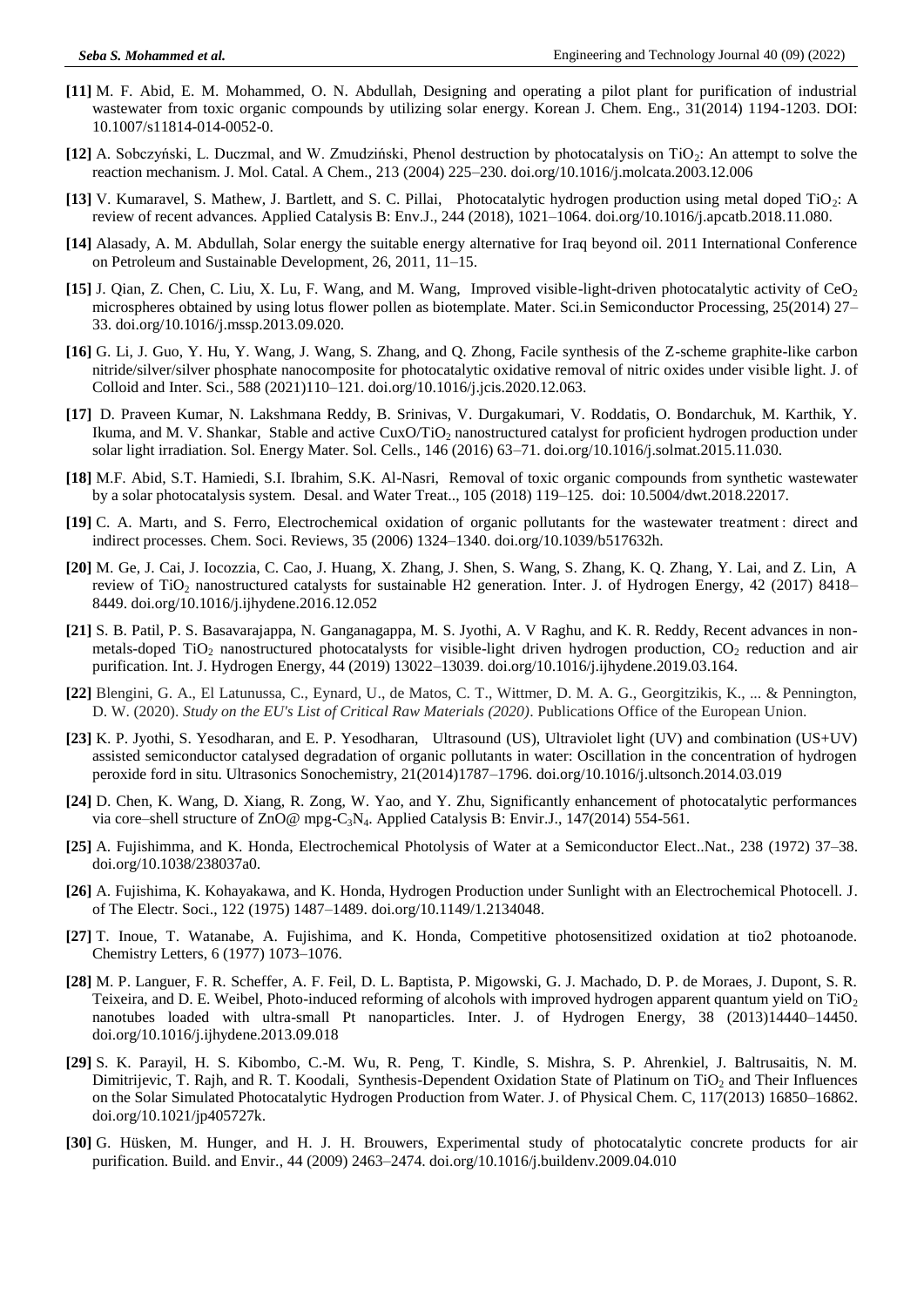- **[31]** C.-C. Lo, C.-W. Huang, C.-H. Liao, and J. C. S. Wu, Novel twin reactor for separate evolution of hydrogen and oxygen in photocatalytic water splitting. Inter. J. of Hydrogen Energy, 35 (2010) 1523–1529. doi.org/10.1016/j.ijhydene.2009.12.032.
- **[32]** A. H. Mamaghani, F. Haghighat, and C.-S. Lee, Photocatalytic oxidation technology for indoor environment air purification: The state-of-the-art. Applied. Catalysis B: Envir.J., 203 (2017) 247–269. doi.org/10.1016/j.apcatb.2016.10.037.
- **[33]** F. Mushtaq, A. Asani, M. Hoop, X.Z. Chen, D. Ahmed, B. J. Nelson, and S. Pané, Highly Efficient Coaxial TiO2-PtPd Tubular Nanomachines for Photocatalytic Water Purification with Multiple Locomotion Strategies. Advan. Fun. Materials, 26 (2016) 6995–7002. doi.org/10.1002/adfm.201602315
- **[34]** N. Negishi, Y. Miyazaki, S. Kato, and Y. Yang, Effect of HCO<sub>3</sub>− concentration in groundwater on TiO<sub>2</sub> photocatalytic water purification. Applied Catalysis B: Envir.J., 242 (2019) 449–459. doi.org/10.1016/j.apcatb.2018.10.022.
- **[35]** H. Ren, P. Koshy, W.F. Chen, S. Qi, and C. C. Sorrell, Photocatalytic materials and technologies for air purification. J. of Hazar. Materials, 325 (2017) 340–366. doi.org/10.1016/j.jhazmat.2016.08.072
- **[36]** K. Yamaguti, and S. Sato, Photolysis of water over metallized powdered titanium dioxide. J. Chem. Soc.{,} Faraday Trans. 1, 81 (1985) 1237–1246. doi.org/10.1039/F19858101237
- **[37]** A. N. Banerjee, The design, fabrication, and photocatalytic utility of nanostructured semiconductors: Focus on TiO2-based nanostructures. Nanotechnology, Scie.and Appli., 4 (2011) 35–65. doi.org/10.2147/NSA.S9040.
- **[38]** C. Nie, L. Liu, and R. He, Pt/TiO2-ZnO in a circuit Photo-electro-catalytically removed HCHO for outstanding indoor air purification. Separ.and Puri. Technology, 206 (2018) 316–323.doi.org/10.1016/j.seppur.2018.06.024
- **[39]** I. B. Topçu, E. Akkan, T. Uygunoğlu, and K. Çalişkan, Self-Cleaning Concretes: An Overview. J. Cem. Based Compos, 2 (2020) 6-12.
- **[40]** K. Nakata, and A. Fujishima, TiO2 photocatalysis: Design and applications. J. of photochemistry and photobiology C: Photochemistry Reviews, 13 (2012) 169-189. doi.org/10.1016/j.jphotochemrev.2012.06.001
- **[41]** W.C. Hung, S.H. Fu, J.J. Tseng, H. Chu, and T.H. Ko, Study on photocatalytic degradation of gaseous dichloromethane using pure and iron ion-doped  $TiO<sub>2</sub>$  prepared by the sol–gel method. Chemosphere, 66 (2007) 2142–2151. doi.org/10.1016/j.chemosphere.2006.09.037
- **[42]** K. H. Chan, and W. Chu, Degradation of atrazine by cobalt-mediated activation of peroxymonosulfate: different cobalt counteranions in homogenous process and cobalt oxide catalysts in photolytic heterogeneous process. Water Res., 43 (2009) 2513-2521.
- **[43]** M. Hassan, L. N. Mohammad, S. Asadi, H. Dylla, and S. Cooper, Sustainable photocatalytic asphalt pavements for mitigation of nitrogen oxide and sulfur dioxide vehicle emissions. J. of Materials in Civil Eng., 25 (2013) 365-371.
- **[44]** A. Mittal, B. Mari, S. Sharma, V. Kumari, S. Maken, K. Kumari, and N. Kumar, Non-metal modified TiO2: a step towards visible light photocatalysis. Journal of Materials Science: Mater. in Electr., 30 (2019) 3186-3207.
- **[45]** G. Crini, Non-conventional low-cost adsorbents for dye removal: a review. Bioresource tech. J., 97(2006) 1061-1085.
- **[46]** M. T. Yagub, T. K. Sen, S. Afroze, and H. M. Ang, Dye and its removal from aqueous solution by adsorption: a review. Advan.in colloid and inter. sci., 209 (2014) 172-184.
- **[47]** A. Y. Zhang, W. K. Wang, D. N. Pei, and H. Q. Yu, Degradation of refractory pollutants under solar light irradiation by a robust and self-protected ZnO/CdS/TiO2 hybrid photocatalyst. Water res.J., 92 (2016) 78-86.
- **[48]** I. Rocha Segundo, E. Freitas, S. Landi, M. F. Costa, and J. O. Carneiro, Smart, photocatalytic and self-cleaning asphalt mixtures: a literature review. Coatings, 9 (2019) 696.
- [49] H. Chen, Y. Liu, C. Xie, J. Wu, D. Zeng, and Y. Liao, A comparative study on UV light activated porous TiO<sub>2</sub> and ZnO film sensors for gas sensing at room temperature. Ceramics Inter.J., 38 (2012) 503-509.
- **[50]** C. L. Bianchi, C. Pirola, M. Stucchi, B. Sacchi, G. Cerrato, S. Morandi, ... and V. A, Capucci, new frontier of photocatalysis employing micro-sized TiO<sub>2</sub>: Air/water pollution abatement and self-cleaning/antibacterial applications 635-666, 2016. INTECH OPEN.
- **[51]** F. Sandrolini, E. Franzoni, and M. Biolcati Rinaldi, Proposte per una metodologia di valutazione dell'ecosostenibilità dei materiali e componenti edilizi in sede progettuale. INARCOS, 634, 637-640, 2002.
- **[52]** J. Zhang, Y. Wu, M. Xing, S. A. K. Leghari, and S. Sajjad, Development of modified N doped TiO 2 photocatalyst with metals, nonmetals and metal oxides. Energy & Envir. Sci., 3 (2010) 715-726. doi.org/10.1039/B927575D.
- **[53]** X. Jiang, M. Manawan, T. Feng, R. Qian, T. Zhao, G. Zhou, ... and J. H. Pan, Anatase and rutile in evonik aeroxide P25: heterojunctioned or individual nanoparticles?. Catalysis Today, 300 (2018) 12-17. doi.org/10.1016/j.cattod.2017.06.010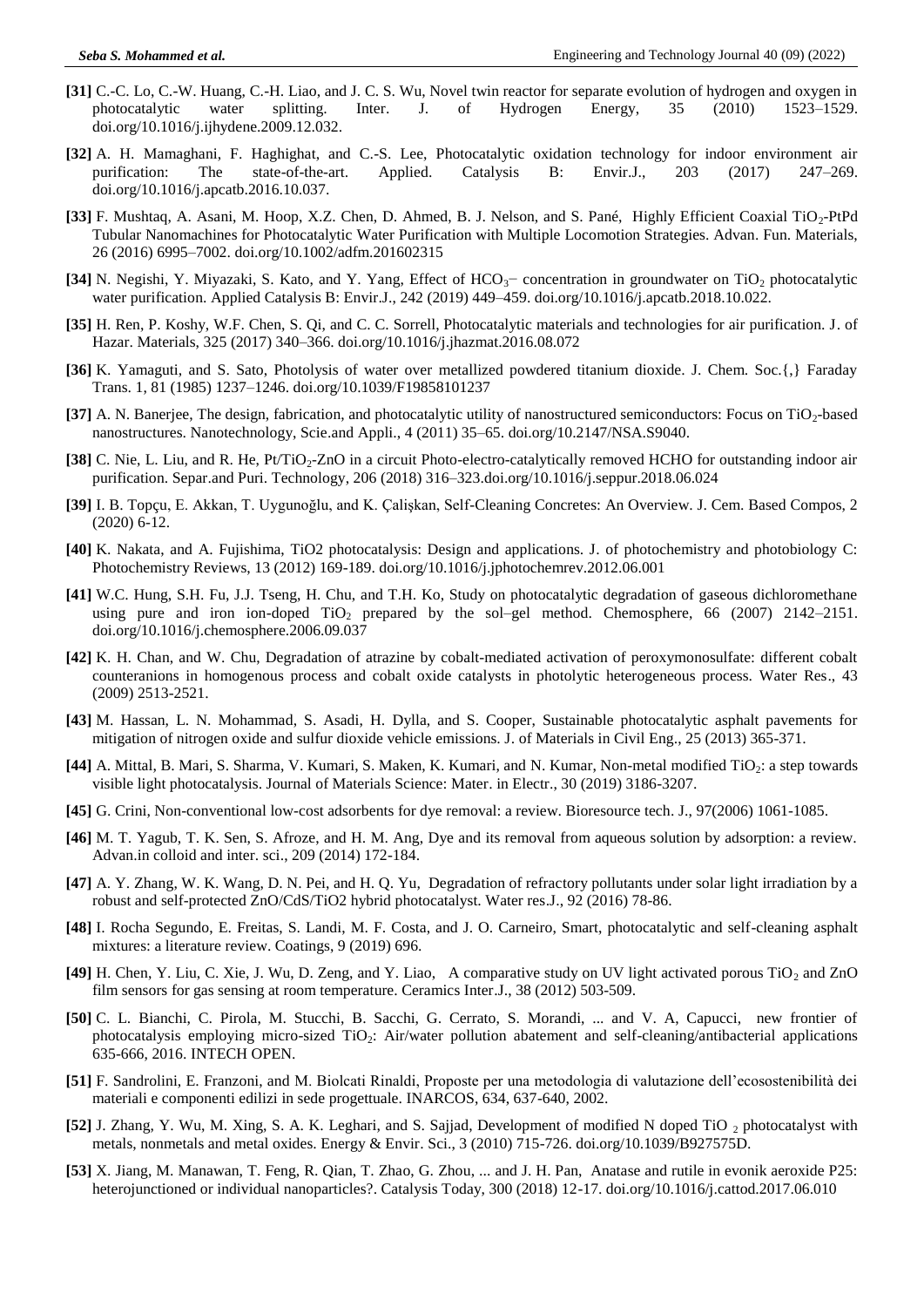- **[54]** A. O. Ibhadon, and P. Fitzpatrick, Heterogeneous photocatalysis: recent advances and applications. Catalysts, 3 (2013) 189-218. doi.org/10.3390/catal3010189.
- **[55]** M. Sayed, A. Arooj, N. S. Shah, J. A. Khan, L. A. Shah, F. Rehman, ... and A. R. Khan, Narrowing the band gap of TiO<sup>2</sup> by co-doping with  $Mn<sub>2</sub> +$  and  $Co<sub>2</sub> +$  for efficient photocatalytic degradation of enoxacin and its additional peroxidase like activity: a mechanistic approach. J. of Mol. Liq., 272 (2018) 403-412.
- **[56]** A. A. Septevani, Y. A. Devy, D. S. Khaerudini, M. Septiyanti, and Y. Sampora, (2021, August). Facile and low-cost production of TiO2 nanoparticles using high-energy milling for dye degradation." AIP Conference Proceedings. Vol. 2382. No. 1. AIP Publishing LLC, 2021.
- **[57]** M. Hassan and A. M. Okeil, Field and laboratory investigation of photocatalytic pavements (No. GCCETR 11-10) 2011. Gulf Coast Research Center for Evacuation and Transportation Resiliency.
- **[58]** G. Oksdath-Mansilla, A. B. Peñéñory, I. Barnes, P. Wiesen, and M. A. Teruel, Photodegradation of (CH<sub>3</sub>CH<sub>2</sub>) 2S and CH3CH2SCH3 initiated by OH radicals at atmospheric pressure. Product yields and mechanism in NOx free air. Atmos. Envir., 55 (2012) 263-270. doi.org/10.1016/j.atmosenv.2012.02.086.
- **[59]** L. Venturini, and M. Bacchi, Research, Design, and Development of a Photocatalytic Asphalt Pavement. Proceedings of 2nd I. Conf. on Envir. Friendly Roads: ENVIROAD 2009, Warsaw, Poland, 2009.
- **[60]** J. M. Cordero, R. Hingorani, E. Jiménez-Relinque, M. Grande, R. Borge, A. Narros, and M. Castellote, NOx removal efficiency of urban photocatalytic pavements at pilot scale. Science of The Total Envir., 719 (2020) 137459.
- **[61]** M. Bocci, G. Cerni, and S. Colagrande, Experimental investigation of the dynamic behaviour of asphalt concrete treated with photocatalytic mortars. In Proceedings of the 3rd International Conference on Tranportation Infrastructure 95-102 , 2014.
- **[62]** T. Feng, G. S. Feng, L. Yan, and J. H. Pan, One-dimensional nanostructured TiO<sub>2</sub> for photocatalytic degradation of organic pollutants in wastewater. International Journal of Photoenergy, 2014.
- [63] K. Hashimoto, H. Irie, and A. Fujishima, TiO<sub>2</sub> photocatalysis: a historical overview and future prospects. Japanese journal of applied physics, 44 (2005) 8269.
- **[64]** J. Chen, and C. S. Poon, Photocatalytic construction and building materials: from fundamentals to applications. Building and environment, 44 (2009) 1899-1906.
- **[65]** M. Shokri, A. Jodat, N. Modirshahla, and M. A. Behnajady, Photocatalytic degradation of chloramphenicol in an aqueous suspension of silver-doped TiO2 nanoparticles. Environmental technology, 34 (2013) 1161-1166.
- **[66]** A. M. Sheikh Asadi, M. Malakootian, E. Kowsari, and H. Alidadi, Ionic liquid-assisted sol-gel synthesis of Fe<sub>2</sub>O<sub>3</sub>-TiO<sub>2</sub> for enhanced photocatalytic degradation of bisphenol a under UV illumination: Modeling and optimization using response surface methodology. Optik, 204 (2020) 164229. doi.org/10.1016/j.ijleo.2020.164229.
- **[67]** R. Mohammadi, B. Massoumi, and M. Rabani, Photocatalytic Decomposition of Amoxicillin Trihydrate Antibiotic in Aqueous Solutions under UV Irradiation Using Sn/TiO<sub>2</sub> Nanoparticles. I. J. of Photoenergy, (2012) 514856. doi.org/10.1155/2012/514856.
- **[68]** Y. Li, W. Gao, L. Ci, C. Wang, and P. M. Ajayan, Catalytic performance of Pt nanoparticles on reduced graphene oxide for methanol electro-oxidation. Carbon, 48 (2010) 1124–1130. doi.org/10.1016/j.carbon.2009.11.034
- **[69]** M. Hinojosa Reyes, R. Camposeco Solis, F. Ruiz, V. Rodríguez González, and E. Moctezuma, Promotional effect of metal doping on nanostructured  $TiO<sub>2</sub>$  during the photocatalytic degradation of 4-chlorophenol and naproxen sodium as pollutants. Materials Sci. in Semiconductor Process., 100 (2019) 130–139. doi.org/10.1016/j.mssp.2019.04.050.
- **[70]** Z.Y. Shanian, M.F. Abid, K.A. Sukkar, Photodegradation of mefenamic acid from wastewater in a continuous flow solar falling film reactor. Desali.and Water Treat., 210 (2021) 22–30. doi: 10.5004/dwt.2021.26581.
- [71] A. N. Kadam, R. S. Dhabbe, M. R. Kokate, Y. B. Gaikwad, and K. M. Garadkar, Preparation of N doped TiO<sub>2</sub> via microwave-assisted method and its photocatalytic activity for degradation of Malathion. Spectrochimica Acta Part A: Mole. and Biomolecular Spectroscopy, 133 (2014) 669-676.
- **[72]** S. Sood, A. Umar, S. K. Mehta, and S. K. Kansal, Highly effective Fe-doped TiO<sup>2</sup> nanoparticles photocatalysts for visible-light driven photocatalytic degradation of toxic organic compounds. J. of colloid and inter. Sci., 450 (2015) 213- 223.
- [73] S. S. Boxi, K. Mukherjee, and S. Paria, Ag doped hollow TiO<sub>2</sub> nanoparticles as an effective green fungicide against Fusarium solani and Venturia inaequalis phytopathogens. Nanotechnology, 27 (2016) 085103.
- **[74]** K. H.Leong, B. L. Gan, S. Ibrahim, and P. Saravanan, Synthesis of surface plasmon resonance (SPR) triggered Ag/TiO<sup>2</sup> photocatalyst for degradation of endocrine disturbing compounds. Applied Surf. Sci., 319 (2014) 128-135.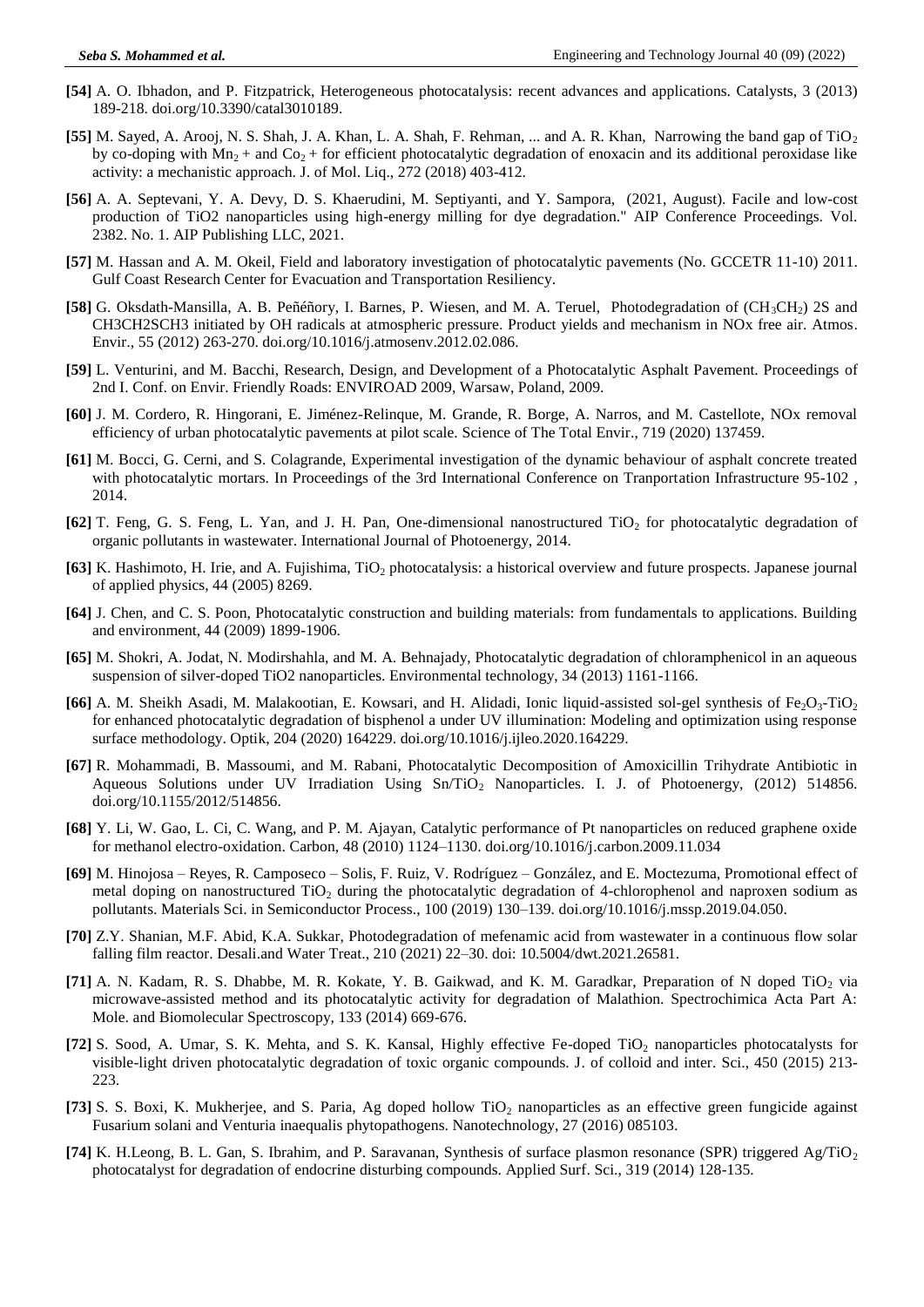- **[75]** S. Mahdavi, and S. R. Allahkaram, Composition, characteristics and tribological behavior of Cr, Co–Cr and Co–Cr/TiO<sup>2</sup> nano-composite coatings electrodeposited from trivalent chromium based baths. J. of Alloys and Comp., 635 (2015) 150– 157. doi.org/10.1016/j.jallcom.2015.02.119
- **[76]** M. P. Blanco-Vega, J. L. Guzmán-Mar, M. Villanueva-Rodríguez, L. Maya-Treviño, L. L. Garza-Tovar, A. Hernández-Ramírez, and L. Hinojosa-Reyes, Photocatalytic elimination of bisphenol A under visible light using Ni-doped TiO<sup>2</sup> synthesized by microwave assisted sol-gel method. Materials Sci. in Semiconductor Process., 71 (2017) 275–282. doi.org/10.1016/j.mssp.2017.08.013
- **[77]** Y. X. Li, X. Wang, C. C. Wang, H. Fu, Y. Liu, P. Wang, and C. Zhao, S-TiO<sub>2</sub>/UiO-66-NH<sub>2</sub> composite for boosted photocatalytic Cr (VI) reduction and bisphenol A degradation under LED visible light. J. of Hazard. Materials, 399 (2020) 123085.
- **[78]** A. Abdelhaleem, and W. Chu, Photodegradation of 4-chlorophenoxyacetic acid under visible LED activated N-doped TiO<sub>2</sub> and the mechanism of stepwise rate increment of the reused catalyst. J.of Hazard. Materials, 338 (2017) 491–501. doi.org/10.1016/j.jhazmat.2017.05.056
- **[79]** A. B. Lavand, and Y. S. Malghe, Synthesis, characterization and visible light photocatalytic activity of nitrogen-doped zinc oxide nanospheres. J. of Asian Ceramic Socie.3 (2015) 305–310. doi.org/10.1016/j.jascer.2015.06.002.
- **[80]** L.W. Zhang, H.B. Fu, and Y.F. Zhu, Efficient TiO<sub>2</sub> Photocatalysts from Surface Hybridization of TiO<sub>2</sub> Particles with Graphite-like Carbon. Advan. Funct. Materials, 18 (2008) 2180–2189. doi.org/10.1002/adfm.200701478.
- **[81]** W. Wang, J. Yu, Q.Xiang, and B. Cheng, Enhanced photocatalytic activity of hierarchical macro/mesoporous TiO<sub>2</sub>– graphene composites for photodegradation of acetone in air. Applied Catalysis B: Envir., 119–120 (2012)109–116. doi.org/10.1016/j.apcatb.2012.02.035
- **[82]** Y.J. Xu, Y. Zhuang, and X. Fu, New Insight for Enhanced Photocatalytic Activity of TiO<sub>2</sub> by Doping Carbon Nanotubes: A Case Study on Degradation of Benzene and Methyl Orange. The J. of Physical Chem. C, 114 (2010) 2669–2676. doi.org/10.1021/jp909855p
- **[83]** C. Young, T. M. Lim, K. Chiang, J. Scott, and R. Amal, Photocatalytic oxidation of toluene and trichloroethylene in the gas-phase by metallised (Pt, Ag) titanium dioxide. Applied Catalysis B: Envir., 78 (2008) 1–10. doi.org/10.1016/j.apcatb.2007.08.011
- **[84]** A. Strini, S. Cassese,and L. Schiavi, Measurement of benzene, toluene, ethylbenzene and o-xylene gas phase photodegradation by titanium dioxide dispersed in cementitious materials using a mixed flow reactor. Applied Catalysis B: Environmental, 61(2005) 90–97. doi.org/10.1016/j.apcatb.2005.04.009
- **[85]** L. ZHANG, P. LI, Z. GONG, and A. A. Oni, Photochemical behavior of benzo[a]pyrene on soil surfaces under UV light irradiation. Journal of Environmental Sciences, 18 (2006) 1226–1232. doi.org/10.1016/S1001-0742 (06)60067-3
- **[86]** S. Yamazaki, H. Tsukamoto, K. Araki, T. Tanimura, I. Tejedor-Tejedor, and M. A. Anderson, Photocatalytic degradation of gaseous tetrachloroethylene on porous TiO<sub>2</sub> pellets. Applied Catalysis B: Envir., 33(2001) 109–117. doi.org/10.1016/S0926-3373(01)00167-9
- <sup>[87]</sup> J. Araña, O. González Díaz, M. Miranda Saracho, J. M. Doña Rodríguez, J. A. Herrera Melián, and J. Pérez Peña, Photocatalytic degradation of formic acid using Fe/TiO<sub>2</sub> catalysts: the role of Fe<sub>3</sub>+/Fe<sub>2</sub>+ ions in the degradation mechanism. Applied Catalysis B: Envir., 32 (2001) 49–61. doi.org/10.1016/S0926-3373(00)00289-7.
- **[88]** Y. Li, Y. Xie, S. Peng, G. Lu, and S. Li, Photocatalytic hydrogen generation in the presence of chloroacetic acids over Pt/TiO<sub>2</sub>. Chemosphere, 63 (2006) 1312-1318.
- **[89]** S. Shen, M. Burton, B. Jobson, and L. Haselbach, Pervious concrete with titanium dioxide as a photocatalyst compound for a greener urban road environment. Constr. and Building Materials, 35 (2012) 874- 883.
- [90] V. Binas, D. Venieri, D. Kotzias, and G. Kiriakidis, Modified TiO<sub>2</sub> based photocatalysts for improved air and health quality. J. of Materiomics, 3 (2017) 3-16.
- **[91]** V. Krishnakumar, S. Boobas, J. Jayaprakash, M. Rajaboopathi, B. Han, and M. Louhi-Kultanen, Effect of Cu doping on TiO2 nanoparticles and its photocatalytic activity under visible light. J. of Materials Sci.: Materials in Electronics, 27 (2016) 7438–7447. doi.org/10.1007/s10854-016-4720-1.
- **[92]** T. Ali, A. Ahmed, U. Alam, I. Uddin, P. Tripathi, and M. Muneer, Enhanced photocatalytic and antibacterial activities of Ag-doped TiO<sub>2</sub> nanoparticles under visible light. Materials Chem. and Phys., 212 (2018) 325–335. doi.org/10.1016/j.matchemphys.2018.03.052
- [93] K. S. Wang, K. Y. Chiang, C. C. Tsai, C. J. Sun, C. C. Tsai, and K. L. Lin, The effects of FeCl<sub>3</sub> on the distribution of the heavy metals Cd, Cu, Cr, and Zn in a simulated multimetal incineration system. Envir. I., 26 (2001) 257-263.